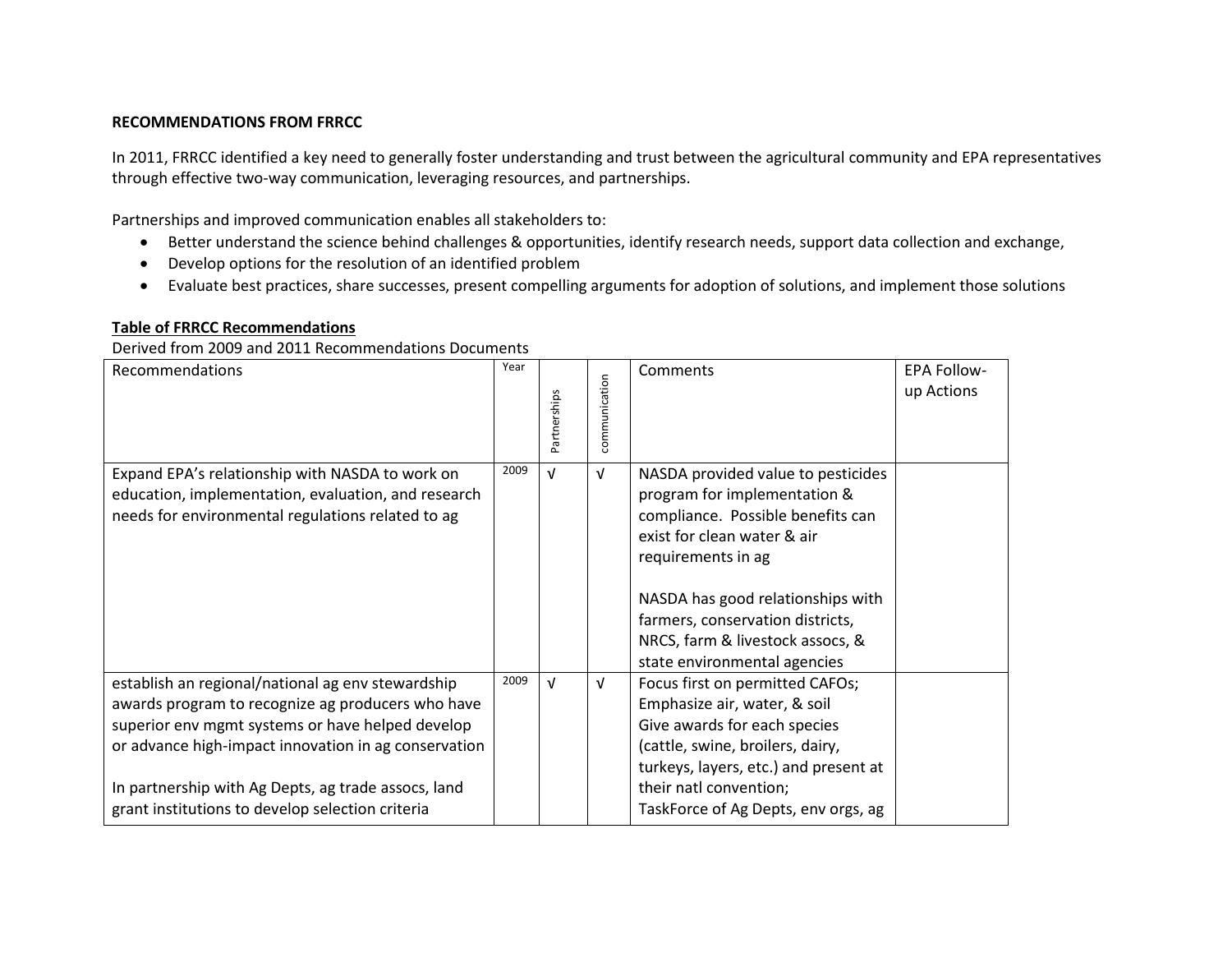| Establish prizes to incentivize development of<br>improvements to existing conservation practices and<br>development of innovative practices and<br>technologies<br>EPA should ensure that voluntary mgmt. practices<br>that translate into laudable env stewardship receive                                                     | 2011<br>2009 |            | V          | trade associations, land grant<br>institutions to review existing env<br>stewardship award programs &<br>develop selection criteria                                                                                                                                                                                                                                                                                                                                                                                                                                                                       |  |
|----------------------------------------------------------------------------------------------------------------------------------------------------------------------------------------------------------------------------------------------------------------------------------------------------------------------------------|--------------|------------|------------|-----------------------------------------------------------------------------------------------------------------------------------------------------------------------------------------------------------------------------------------------------------------------------------------------------------------------------------------------------------------------------------------------------------------------------------------------------------------------------------------------------------------------------------------------------------------------------------------------------------|--|
| primary consideration and due recognition                                                                                                                                                                                                                                                                                        |              |            |            |                                                                                                                                                                                                                                                                                                                                                                                                                                                                                                                                                                                                           |  |
| Create an electronic news update specifically for<br>farmers & farm orgs named "AgNews Notes"<br>distributed quarterly or more frequently (monthly) as<br>appropriate; Ag Counselor's Office be main<br>coordinator - partner with other ag & env orgs.<br>List key EPA points of contact on a variety of ag-<br>related issues; | 2009         | $\sqrt{ }$ | $\sqrt{ }$ | Offer ideas for compliance<br>assistance<br>Offer successful strategies &<br>practices - success stories;<br>Include topics such as: updates /<br>clarifications of regs pertaining to<br>ag; status of proposed regs; status<br>of pending ag-related lawsuits in<br>which EPA is involved;<br>announcement of stewardship<br>award recipients & land<br>conservation progs at state, regl,<br>natl levels; info on new<br>research/data that would be<br>helpful for producers; water<br>quality, air quality, wildlife habitat,<br>climate change impacts, & benefits<br>of ag; nutrient & manure mgmt |  |
| EPA should continue to work closely with other fed                                                                                                                                                                                                                                                                               | 2009         | $\sqrt{ }$ |            | To help avoid instability of                                                                                                                                                                                                                                                                                                                                                                                                                                                                                                                                                                              |  |
| agencies that regulate ag such as USDA, DOE, FWS                                                                                                                                                                                                                                                                                 | 2009         | $\sqrt{ }$ |            | commodity markets.                                                                                                                                                                                                                                                                                                                                                                                                                                                                                                                                                                                        |  |
| EPA should direct farmers to POCs at USDA and work<br>with USDA & conservation programs to ensure that                                                                                                                                                                                                                           |              |            | $\sqrt{ }$ |                                                                                                                                                                                                                                                                                                                                                                                                                                                                                                                                                                                                           |  |
| env compliance is being met                                                                                                                                                                                                                                                                                                      |              |            |            |                                                                                                                                                                                                                                                                                                                                                                                                                                                                                                                                                                                                           |  |
| EPA should make a concerted effort to explore<br>alternatives to regs, such as voluntary, incentive-                                                                                                                                                                                                                             | 2009         | $\sqrt{ }$ | V          | Project XL like effort?                                                                                                                                                                                                                                                                                                                                                                                                                                                                                                                                                                                   |  |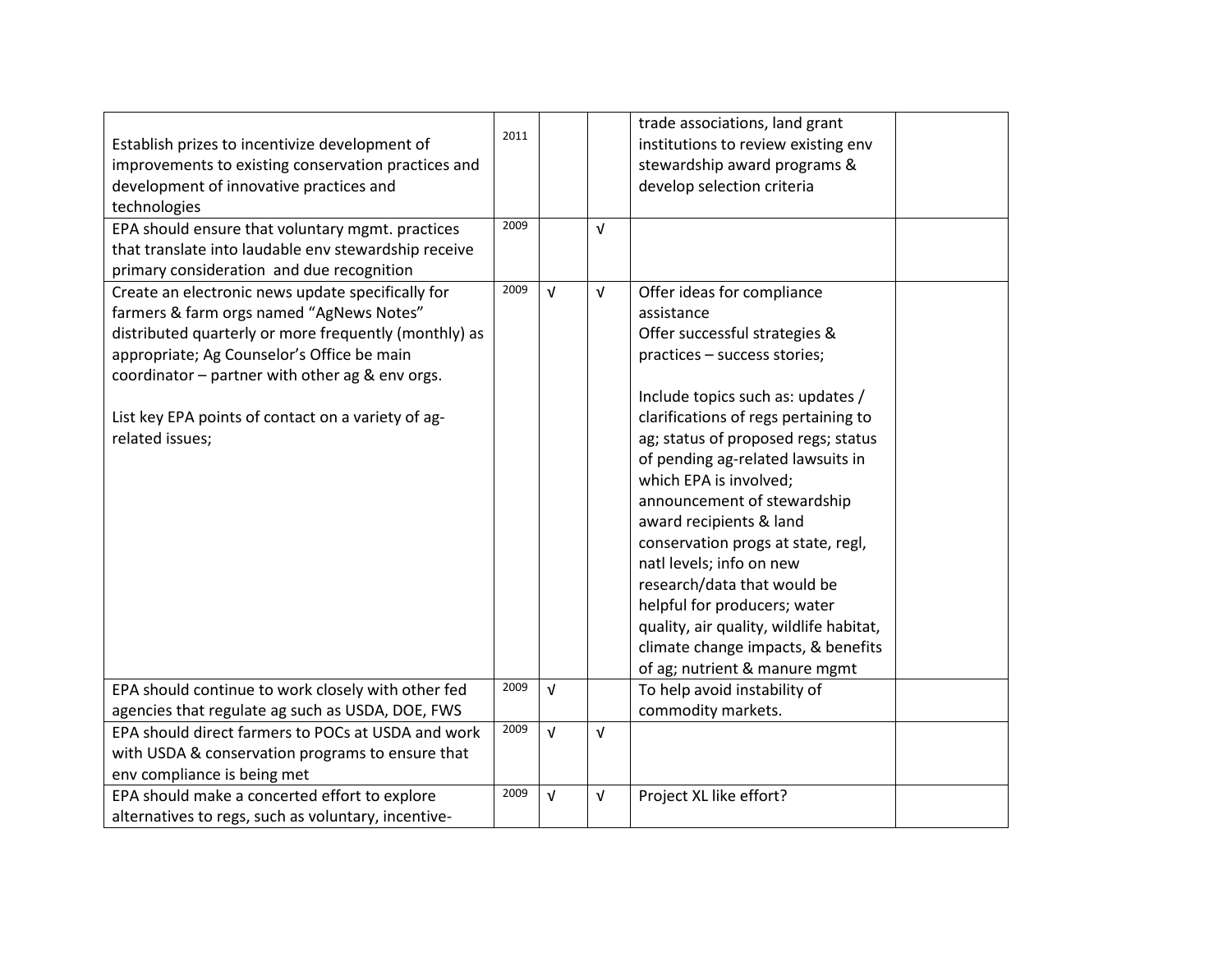| driven programs that are outcome oriented in           |      |            |            |                                        |  |
|--------------------------------------------------------|------|------------|------------|----------------------------------------|--|
| achieving environmental goals, and encourage           |      |            |            |                                        |  |
| innovation & voluntary compliance.                     |      |            |            |                                        |  |
| EPA should work with USDA & private sector to          | 2009 | $\sqrt{ }$ | $\sqrt{ }$ |                                        |  |
| ensure that sound science-based nutrient mgmt. is      |      |            |            |                                        |  |
| practiced & that water & air quality are adequately    |      |            |            |                                        |  |
| protected [in biofuels production] (could apply        |      |            |            |                                        |  |
| broadly)                                               |      |            |            |                                        |  |
| EPA should increase coordination with USDA, DOE,       | 2009 | $\sqrt{ }$ |            |                                        |  |
| and NIST in development & execution of a national      |      |            |            |                                        |  |
| BF Strategy; consult with Am Society of Agronomy,      |      |            |            |                                        |  |
| Soil Science Society of America, & Crop Science        |      |            |            |                                        |  |
| Society of America                                     |      |            |            |                                        |  |
| FRRCC proposed that it could expand & facilitate       | 2009 | $\sqrt{ }$ | V          | They expressed interest in meeting     |  |
| interaction & coordination between EPA & USDA and      |      |            |            | with pertinent EPA staff to identify   |  |
| other agencies on nanotechnology issues based on       |      |            |            | an initial list of topics & issues re: |  |
| information exchanged in the Nanoscale Science,        |      |            |            | nanotech, and to bolster outreach      |  |
| Engineering, & Tech Subcommittee (NSET) and its        |      |            |            | & education with the public will       |  |
| Nanotechnology Environmental Health Implications       |      |            |            | strengthen trust                       |  |
| (NEHI) workgrp, as well as facilitate greater outreach |      |            |            |                                        |  |
| on these issues with the public.                       |      |            |            |                                        |  |
| EPA should develop a coordinated public                | 2011 | $\sqrt{ }$ | V          | A theme raised reapeatedly - need      |  |
| engagement plan to exchange information on             |      |            |            | for more public engagement             |  |
| agricultural and environmental issues                  |      |            |            |                                        |  |
| Identify and reach out to key leaders<br>$\bullet$     |      |            |            |                                        |  |
| Develop and provide funding for active<br>$\bullet$    |      |            |            |                                        |  |
| outreach strategies to disseminate                     |      |            |            |                                        |  |
| information (BMPs, science behind                      |      |            |            |                                        |  |
| practices, impacts, success stories, and               |      |            |            |                                        |  |
| lessons learned)                                       |      |            |            |                                        |  |
| Demonstrate BMPs at the farm level to<br>$\bullet$     |      |            |            |                                        |  |
| facilitate understanding of the                        |      |            |            |                                        |  |
| connection between action and impact                   |      |            |            |                                        |  |
| Make a planned effort to connect more effectively      | 2011 |            |            | Establishing timely dialogue           |  |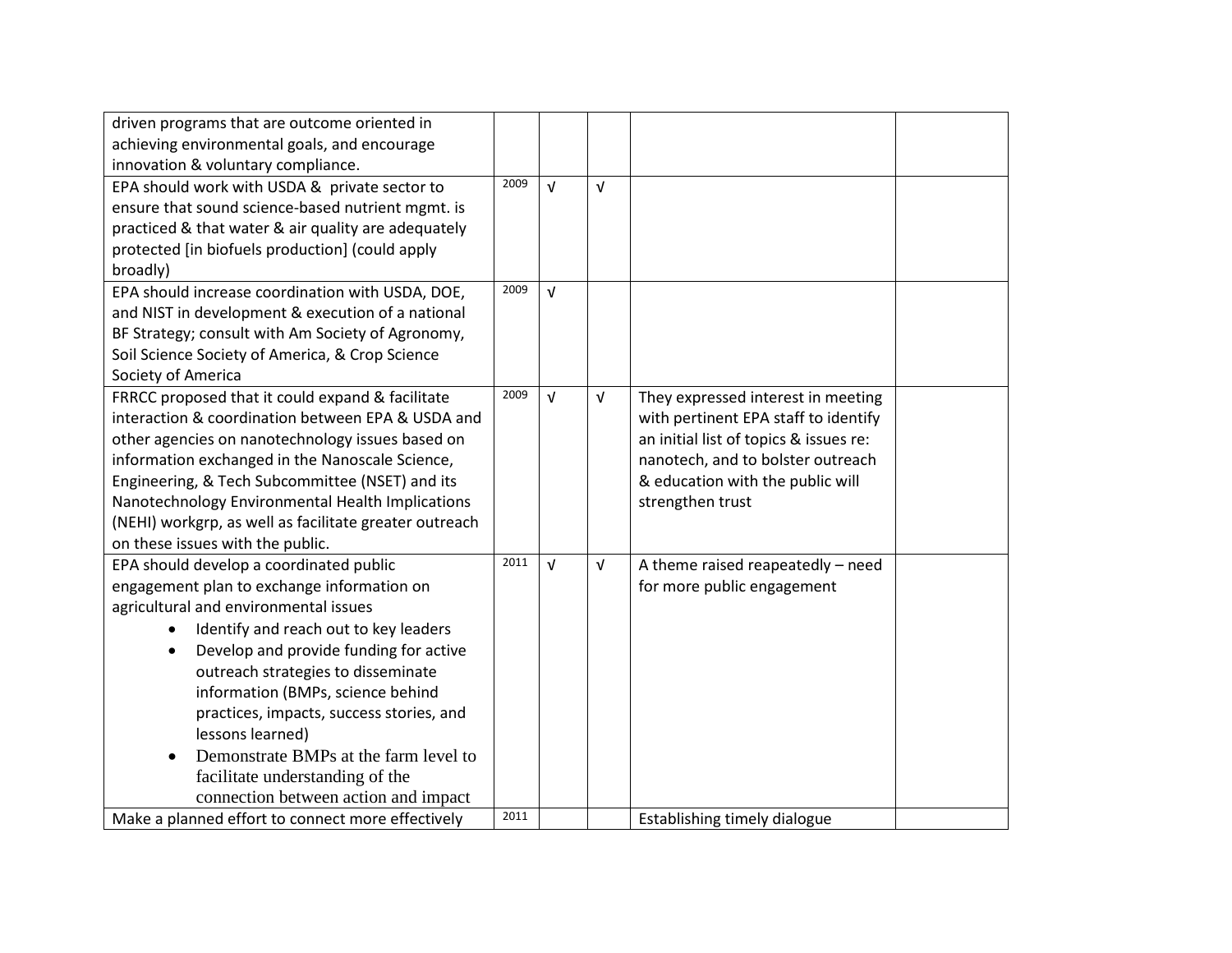| with the ag community at the local level.                 |   |            | between the Agency, its partners,   |  |
|-----------------------------------------------------------|---|------------|-------------------------------------|--|
|                                                           |   |            | and the public will strengthen      |  |
| More effective two-way communication with the             |   |            | trust                               |  |
| agricultural community is needed                          |   |            |                                     |  |
|                                                           |   |            | The Regional Ag Advisors are        |  |
| EPA should ensure it has adequate staff and apply         |   |            | under-resourced and under-staffed   |  |
| resources commensurate with the challenges;               |   |            | to achieve the important impact     |  |
| Resources include:                                        |   |            | they could have in developing and   |  |
| Financial                                                 |   |            | advancing partnerships to           |  |
| <b>Staffing</b>                                           |   |            | implement solutions and build trust |  |
| <b>Facilities</b>                                         |   |            | and understanding between EPA       |  |
| Informational materials                                   |   |            | and ag stakeholders.                |  |
| Subject matter expertise<br>$\bullet$                     |   |            |                                     |  |
|                                                           |   |            |                                     |  |
| Assign staff with excellent technical and customer        |   |            |                                     |  |
| skills to work effectively in the field with agriculture  |   | $\sqrt{ }$ |                                     |  |
| on environmental issues, help catalyze effective          | V |            |                                     |  |
| technology transfer to agricultural producers, and        |   |            |                                     |  |
| connect more effectively to the Land Grant                |   |            |                                     |  |
| Universities.                                             |   |            |                                     |  |
| It is important that these are trusted local<br>$\bullet$ |   | $\sqrt{ }$ |                                     |  |
| individuals who are available for the "long-              | V |            |                                     |  |
| haul" in sufficient numbers to reach key                  |   |            |                                     |  |
| stakeholders with the technical and social                |   |            |                                     |  |
|                                                           |   |            |                                     |  |
| skills to effectively communicate, educate,               |   |            |                                     |  |
| perform, and persuade                                     |   |            |                                     |  |
| Specifically:                                             |   |            |                                     |  |
|                                                           |   | $\sqrt{ }$ |                                     |  |
| Create & maintain full-time Regional Agricultural         |   |            |                                     |  |
| Advisors that report directly to the RA,                  |   |            |                                     |  |
| Re-establish the IPM Strategic Agricultural<br>$\bullet$  |   |            |                                     |  |
| Initiative-like specialists, focusing on nutrient         |   |            |                                     |  |
| mgmt                                                      | v |            |                                     |  |
| EPA-Land Grant University liaison positions in all        |   |            |                                     |  |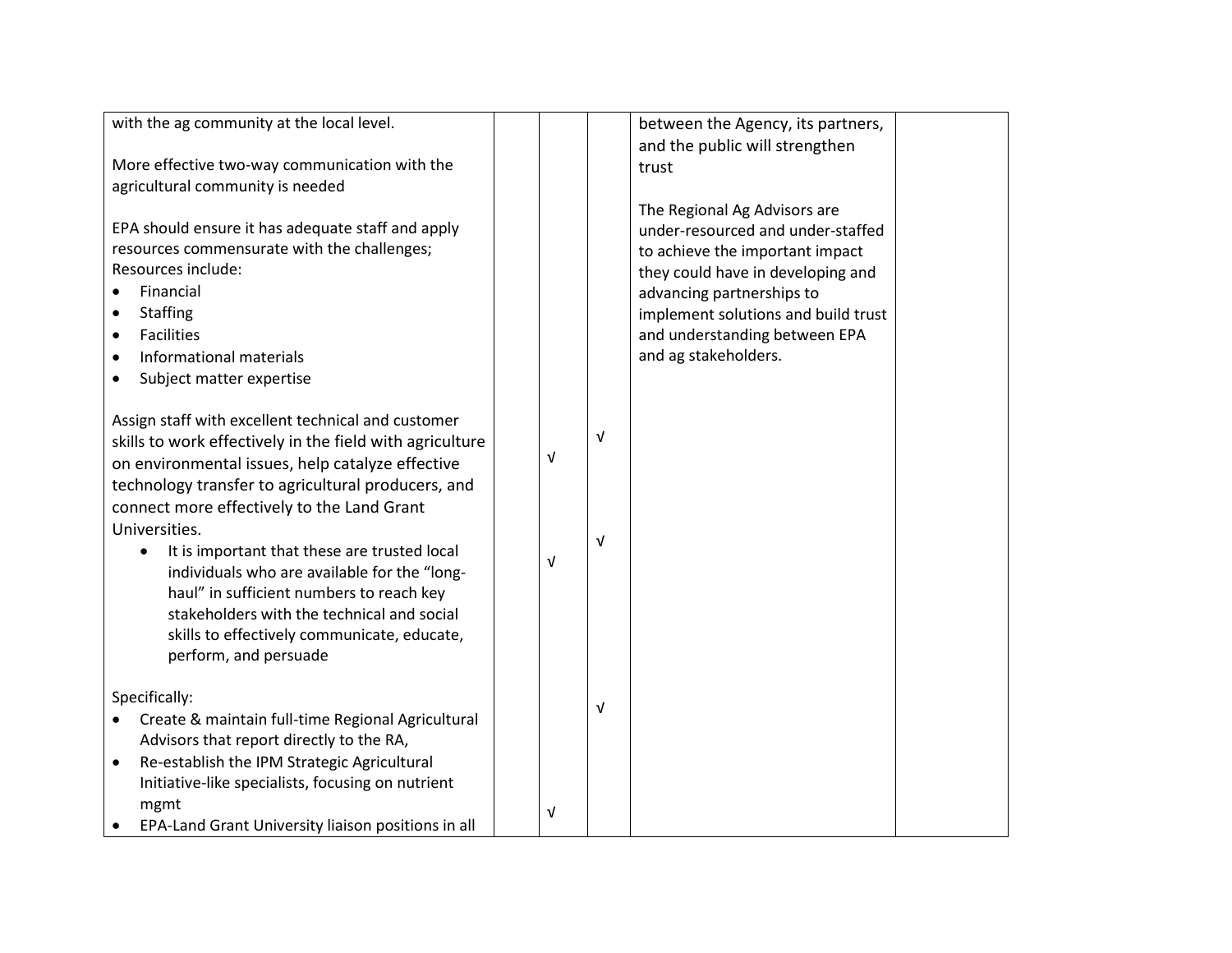|                                     | EPA Regions and work with LGUs to provide<br>salary and adequate travel budget<br>Open communication with NRCS District<br>Conservationists, Conservation Districts, and LGU<br>County Extension Agents, farm groups, technical<br>service providers (TSP), consulting engineers (CE),<br>certified crop advisors (CCA). Agricultural                            |      | $\sqrt{ }$               | $\sqrt{ }$      |  |
|-------------------------------------|------------------------------------------------------------------------------------------------------------------------------------------------------------------------------------------------------------------------------------------------------------------------------------------------------------------------------------------------------------------|------|--------------------------|-----------------|--|
| $\bullet$                           | industries - including retailers<br>Develop & support integrated training for EPA &<br>State reg agency employees to increase their<br>effectiveness in working with farmers especially o<br>ag production practices                                                                                                                                             |      | $\sqrt{ }$               | V               |  |
|                                     | Improve support for & visibility of the role of EPA's                                                                                                                                                                                                                                                                                                            | 2011 |                          |                 |  |
| $\bullet$                           | <b>Regional Ag Advisors</b><br>Increase & better coordinate communications<br>with regl ag partners on relevant EPA activities &<br>dedicate time for meeting & interacting with<br>producers & stakeholders in the field on an on-<br>going basis<br>Advance cross-talk & collaboration among Regl<br>advisor and involved stakeholders in a<br>transparent way |      | $\sqrt{ }$<br>$\sqrt{ }$ | V<br>$\sqrt{ }$ |  |
|                                     | EPA should convene interested parties in a                                                                                                                                                                                                                                                                                                                       | 2011 |                          |                 |  |
|                                     | partnership                                                                                                                                                                                                                                                                                                                                                      |      |                          |                 |  |
| $\bullet$<br>$\bullet$<br>$\bullet$ | Establish FRRCC-like groups at the Regional level<br>Hold quarterly/regularly scheduled meetings<br>with Regional Administrator and ag partners to<br>provide info on ag related activities by EPA in the<br>region and nationally to receive feedback<br>Dedicate time to meeting and interacting with ag                                                       |      | $\sqrt{ }$               | V               |  |
|                                     | producers around their region on an on-going<br>basis                                                                                                                                                                                                                                                                                                            |      |                          |                 |  |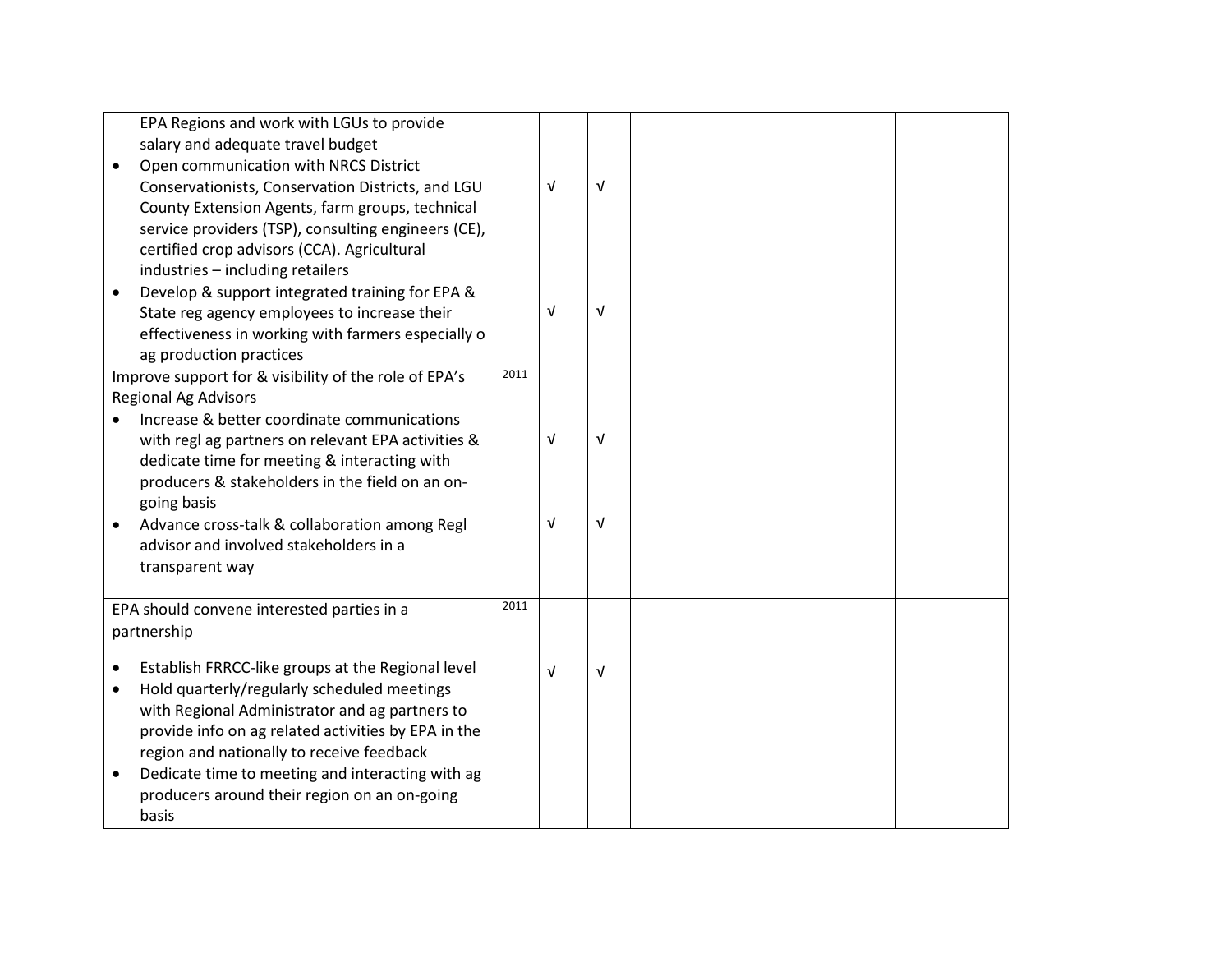|         | Work with State regulators to better coordinate     |      |            |            |  |
|---------|-----------------------------------------------------|------|------------|------------|--|
|         | between state and fed regs and resolve              |      | $\sqrt{ }$ | $\sqrt{ }$ |  |
|         | conflicting ordinances, better appreciate practical |      |            |            |  |
|         | and financial limitations within which              |      |            |            |  |
|         | farmers/producers operate; enhance regl & state     |      |            |            |  |
|         | customer service skills                             |      |            |            |  |
|         | Collaborate with regl partners to                   |      |            |            |  |
| $\circ$ | identify the top 3 ag resource                      |      |            |            |  |
|         | conservation issues in the region                   |      | $\sqrt{ }$ | $\sqrt{ }$ |  |
| $\circ$ | Encourage information exchange                      |      |            |            |  |
| $\circ$ | facilitate partnership approaches to                |      |            |            |  |
|         | develop & implement solutions to those              |      |            |            |  |
|         | issues                                              |      |            |            |  |
|         | Note: there may be instances<br>п                   |      |            |            |  |
|         | where other agencies & orgs                         |      |            |            |  |
|         | have established relationships                      |      |            |            |  |
|         | with ag producers and the most                      |      |            |            |  |
|         | appropriate EPA role is to                          |      |            |            |  |
|         | facilitate, but not be an active                    |      |            |            |  |
|         | participant                                         |      |            |            |  |
|         | Clearly define & communicate:                       |      |            |            |  |
| $\circ$ | any statutory requirements,                         |      |            | $\sqrt{ }$ |  |
| $\circ$ | regulations,                                        |      |            |            |  |
| $\circ$ | criteria to meet standards,                         |      |            |            |  |
| $\circ$ | parameters, and                                     |      |            |            |  |
| $\circ$ | areas where EPA has flexibility or                  |      |            |            |  |
|         | limitations on which there is no                    |      |            |            |  |
|         | compromise                                          |      |            |            |  |
|         | make clear the implications of                      |      |            |            |  |
|         | not being able to address                           |      |            |            |  |
|         | environmental problems through                      |      |            |            |  |
|         | an alternative pathway                              |      |            |            |  |
|         | Create and support improved tools for               | 2011 |            |            |  |
|         | communicating activities of Regl Ag Advisors,       |      |            |            |  |
|         |                                                     |      |            |            |  |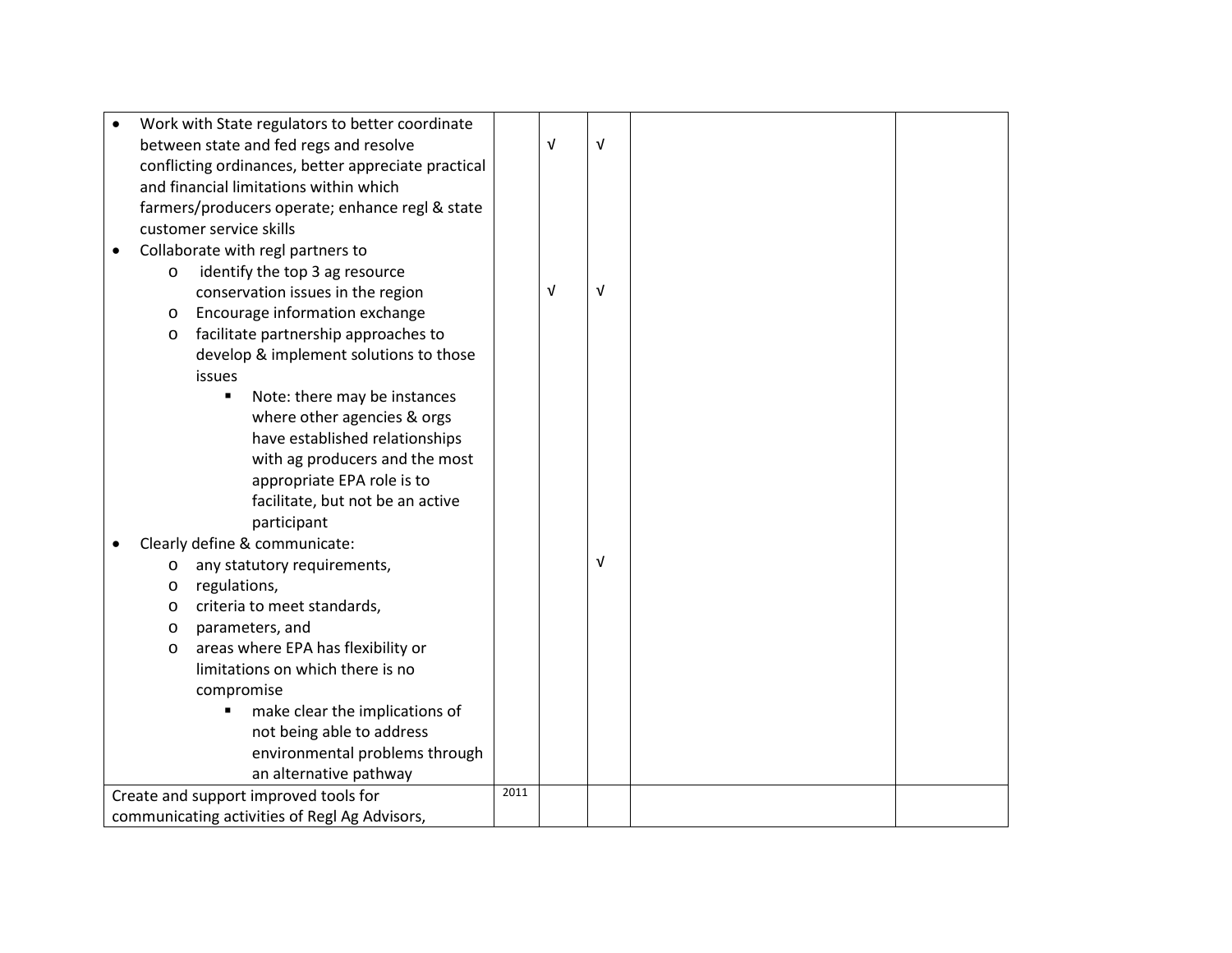| including more effectively designed and user-friendly     |      |            |            |  |
|-----------------------------------------------------------|------|------------|------------|--|
| online information & web pages                            |      |            |            |  |
| easily findable website for Ag Advisors, their            |      |            | V          |  |
| meetings, and partnership efforts                         |      |            |            |  |
| newsletter/email communications to provide                |      |            |            |  |
| important updates about EPA & partner activities          |      |            |            |  |
| strengthen traditional partnerships and expand            | 2011 |            |            |  |
| into non-traditional relationships to leverage EPA        |      |            |            |  |
| resources more strategically                              |      |            |            |  |
| Encourage opportunities with institutions, orgs,          |      |            |            |  |
| & univs to develop effective tech transfer progs          |      | $\sqrt{ }$ | V          |  |
| Engage stakeholders before planning reg actions           |      |            |            |  |
| to encourage voluntary action, discuss possible           |      |            |            |  |
| solutions                                                 |      |            |            |  |
|                                                           |      |            |            |  |
| Resources are needed to develop and implement             |      |            |            |  |
| targeted programs at every scale (natl, regl, state,      |      |            |            |  |
| local, and farm)                                          |      |            |            |  |
| Strategically allocate resources by investing in          |      |            |            |  |
| actions that yield the highest returns                    |      |            |            |  |
| convene key stakeholders to better align<br>$\bullet$     |      | $\sqrt{ }$ | v          |  |
| resources to address problems                             |      |            |            |  |
| particularly those who share common<br>O                  |      |            |            |  |
| goals of reducing pollution from ag                       |      |            |            |  |
| sources                                                   |      |            |            |  |
| work with USDA                                            |      |            |            |  |
| Invest in developing curricula through<br>$\bullet$       |      |            |            |  |
| partnerships with LGUs & community colleges               |      | Λ          | V          |  |
| that address reg issues facing ag, for both ag &          |      |            |            |  |
| natural resources students                                |      |            |            |  |
| Use Section 319 funds to help States develop<br>$\bullet$ |      |            |            |  |
| reasonable levels of stewardship for certainty            |      | V          | $\sqrt{ }$ |  |
| agreements                                                |      |            |            |  |
| Work with State & federal conservation progs &            |      | V          |            |  |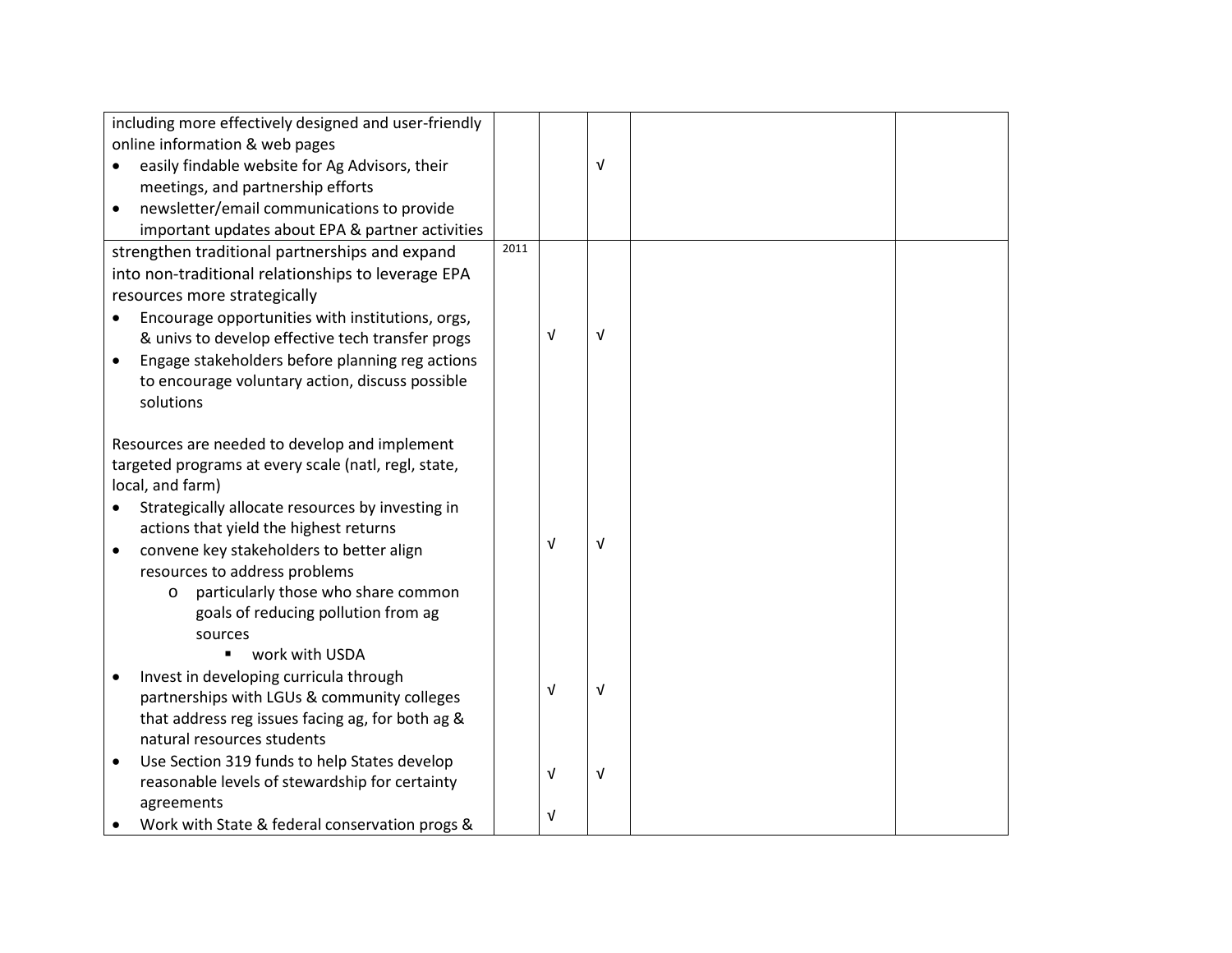|                                                  | USDA NIFA to coordinate funding opportunities          |      |            |            |  |
|--------------------------------------------------|--------------------------------------------------------|------|------------|------------|--|
| $\bullet$                                        | Expand the use of State Revolving Funds for            |      |            |            |  |
|                                                  | practices and sell applicable credits to reimburse     |      |            |            |  |
|                                                  | the Fund                                               |      |            |            |  |
|                                                  | Reach out to private foundations to explore            |      |            |            |  |
|                                                  | aligning private sector resources more effectively     |      | $\sqrt{ }$ |            |  |
|                                                  | with Agency efforts                                    |      |            |            |  |
| $\bullet$                                        | Leverage private sector efforts to establish           |      |            |            |  |
|                                                  | performance metrics for agriculture                    |      | $\sqrt{ }$ | $\sqrt{ }$ |  |
|                                                  |                                                        |      |            |            |  |
| $\bullet$                                        | Continue to encourage ecosystem services               |      |            |            |  |
|                                                  | markets by providing guidance to States on ways        |      | $\sqrt{ }$ | $\sqrt{ }$ |  |
|                                                  | to support markets & improve outcomes                  | 2011 |            |            |  |
|                                                  | EPA should support the development of certainty        |      |            |            |  |
|                                                  | agreements by States to encourage and acknowledge      |      |            |            |  |
|                                                  | stewardship by ag producers and work proactively       |      | $\sqrt{ }$ | $\sqrt{ }$ |  |
|                                                  | with agriculture to address water quality issues early |      |            |            |  |
|                                                  | and often                                              |      |            |            |  |
|                                                  | Work with States to establish a reasonable level       |      |            |            |  |
|                                                  | of stewardship & develop uniform checklists to         |      | V          | $\sqrt{ }$ |  |
|                                                  | assess a farm's operation & mgmt against this list     |      |            |            |  |
|                                                  | EPA should continue to improve the effectiveness       | 2011 | $\sqrt{ }$ | V          |  |
|                                                  | and reach of currently available                       |      |            |            |  |
|                                                  | resources by leveraging resources with others,         |      |            |            |  |
|                                                  | including State and Federal conservation programs,     |      |            |            |  |
|                                                  | Section 319 funds, USDA National Institute of Food     |      |            |            |  |
|                                                  | and Agriculture (NIFA) opportunities, state revolving  |      |            |            |  |
|                                                  | funds, private foundation funds, and private markets   |      |            |            |  |
|                                                  | Facilitate, participate, and lead in partnerships      | 2011 |            |            |  |
|                                                  |                                                        |      |            |            |  |
|                                                  | EPA should work with USDA (e.g., Office of             |      |            |            |  |
|                                                  | Environmental Markets) to enable and provide           |      | $\sqrt{ }$ | V          |  |
| resources for a multi-entity, multi-disciplinary |                                                        |      |            |            |  |
|                                                  | partnership to:                                        |      |            |            |  |
|                                                  | Assess and define issues through collaborative         |      |            |            |  |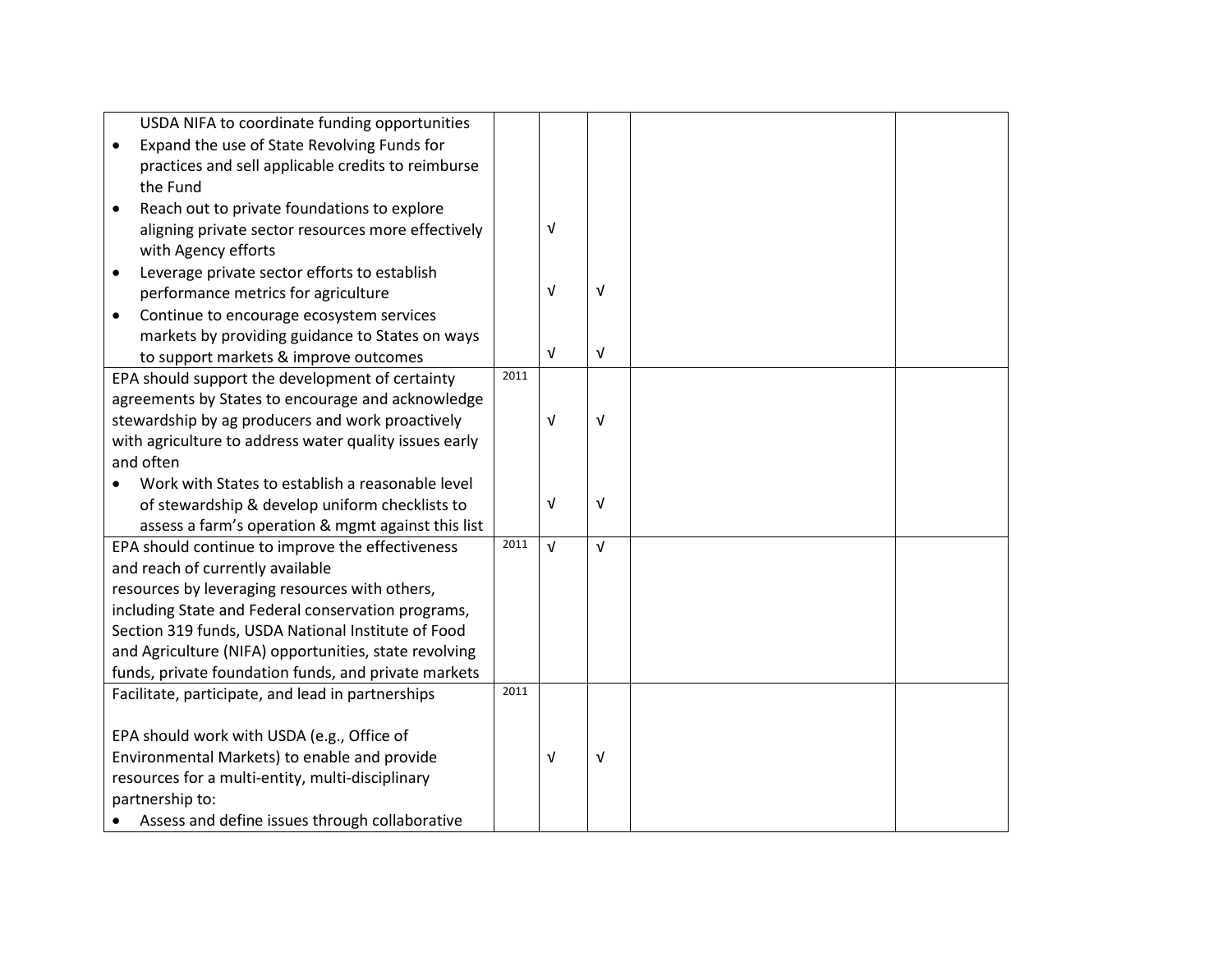| research and data collection                                                                |      |   |            |  |
|---------------------------------------------------------------------------------------------|------|---|------------|--|
| develop and use tools and protocols, and metrics                                            |      |   |            |  |
| for improved measurement, documentation, and                                                |      |   |            |  |
| verification of water quality benefits or impacts                                           |      |   |            |  |
| [or any other desired outcome] from agricultural                                            |      |   |            |  |
| practices and strategies                                                                    |      |   |            |  |
| coordinate existing efforts to research, develop,                                           |      |   |            |  |
| and pilot technical tools, such as farm-level tools                                         |      |   |            |  |
| facilitate the evaluation and adaptation<br>$\circ$                                         |      |   |            |  |
| of tools to improve their performance                                                       |      |   |            |  |
| Leverage private sector efforts to establish                                                |      |   |            |  |
| performance metrics for agriculture                                                         |      |   |            |  |
|                                                                                             |      |   |            |  |
| improve the use of resources for the                                                        |      |   |            |  |
| development and delivery of critical best                                                   |      |   |            |  |
| management practices.                                                                       |      |   |            |  |
| o Use portion of 319 resources                                                              |      |   |            |  |
| Develop partnerships with states to<br>$\circ$                                              |      |   |            |  |
| implement science-based, economically                                                       |      |   |            |  |
| achievable, BMPs                                                                            |      |   |            |  |
|                                                                                             |      |   |            |  |
| to evaluate and advance more effective                                                      |      |   |            |  |
| approaches to delivering real improvements to                                               |      |   |            |  |
| nutrient management and other critical                                                      |      |   |            |  |
| conservation practice efforts, and to advance                                               |      |   |            |  |
| more effective use of federal and state resources                                           |      |   |            |  |
| invested in conservation programs                                                           | 2011 |   |            |  |
| Need adequate resources (people, money, time) for                                           |      |   |            |  |
| technical, educational, and financial assistance to<br>effect & sustain positive change     |      |   |            |  |
|                                                                                             |      |   |            |  |
| EPA can develop educational materials<br>Collaborate on short courses offered by<br>$\circ$ |      | V | $\sqrt{ }$ |  |
| LGUs or as part of TSP, CE, or CCA                                                          |      |   |            |  |
| training                                                                                    |      |   |            |  |
|                                                                                             |      |   |            |  |